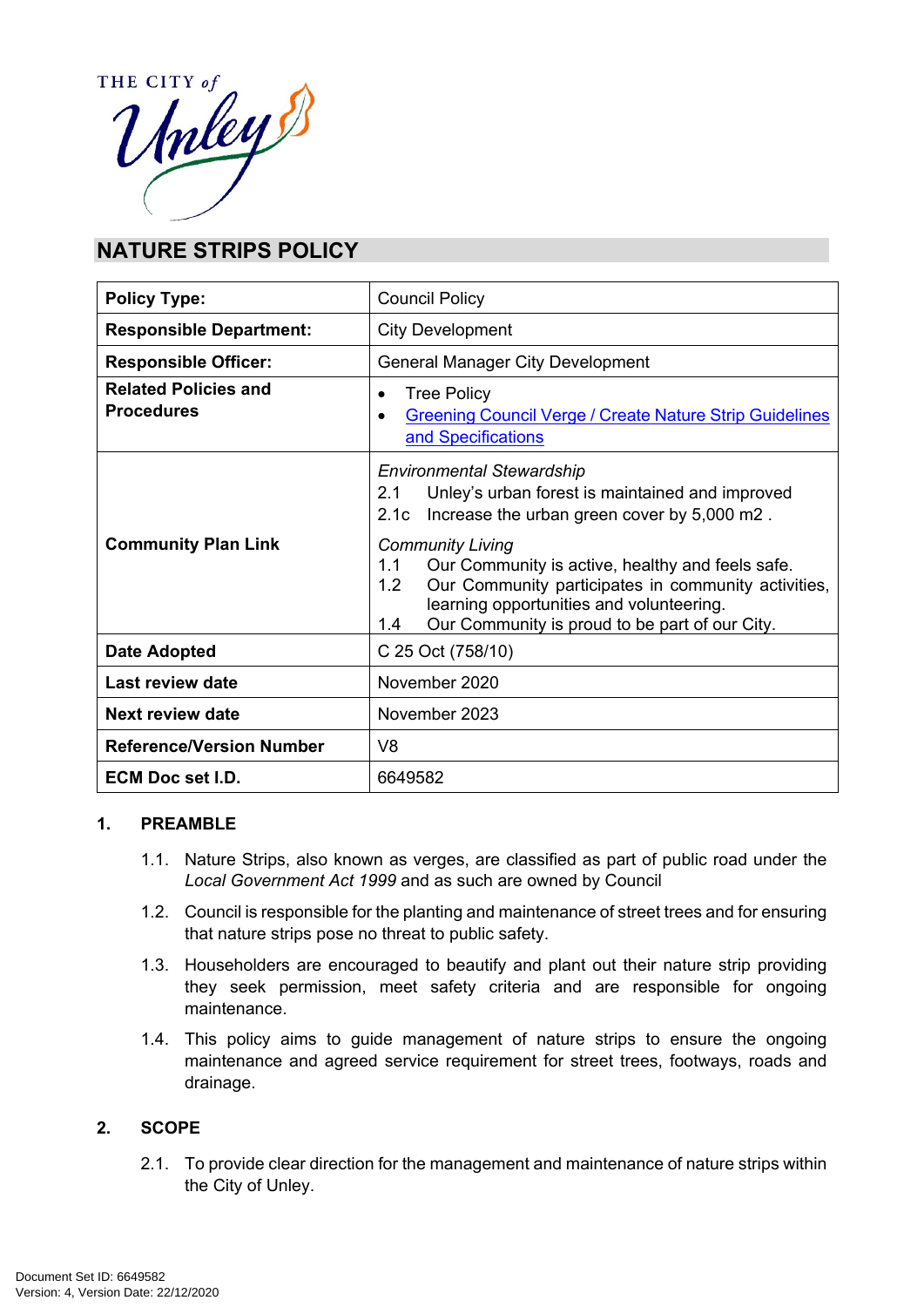# **3. POLICY PURPOSE/OBJECTIVES**

3.1. This policy aims to inform contractors, builders, developers and residents to minimise the impact to the local environment and potential future damage to private or public property associated with the construction, maintenance and or repair of nature strips.

#### **4. DEFINITIONS**

| <b>Nature Strip</b>     | Describes the unpaved area of the footpath which lies between the<br>back of the kerb and the paved footpath area which is not part of the<br>crossing place to a property and is not being used for any other<br>public service facility.                          |
|-------------------------|---------------------------------------------------------------------------------------------------------------------------------------------------------------------------------------------------------------------------------------------------------------------|
| Verge                   | Another common term for Nature Strip                                                                                                                                                                                                                                |
| <b>Streetscape Plan</b> | A collective plan for cohesive streetscape elements including<br>footpaths and landscaping. Streets with a streetscape plan are<br>typically on main roads and/or shared path corridors and the<br>associated nature strips garden areas are maintained by Council. |
| <b>Weed Species</b>     | Species of plants declared by regulation of the Minister under the<br>Landscape South Australia Act 2019.                                                                                                                                                           |

#### **5. POLICY STATEMENT**

#### *5.1. Planting by Residents*

- 5.1.1. The participation of residents in the beautification of the City is to be encouraged, but unauthorised planting or replanting by residents is not permitted.
- 5.1.2. Planting of low growing shrubs, ground covers and lawn by residents on nature strips fronting their properties shall be permitted providing that;
	- plants do not exceed 600 mm in height;
	- plants do not interfere with vehicular or pedestrian visibility;
	- no hazard is created:
	- plants cannot form a hedge and must be spaced to allow locations for egress from legally parked vehicles
	- no declared weed species are used;
	- plants do not contravene an approved planting or Streetscape Plan;
	- the planting style is compatible with the surrounding streetscape;
	- vegetation is maintained by the resident to a standard approved by the Council;
	- the resident formally requests and receives authorisation from the Council pursuant to Sections 221 and 232 of the *Local Government Act 1999* for the planting to proceed; and
	- the resident accepts in writing that no recourse is available for damage to the vegetation or any other landscaping features by service authorities, Council activity, vandalism or theft.



Nature Strips Policy **Page 2 of 4** Nature Strips Policy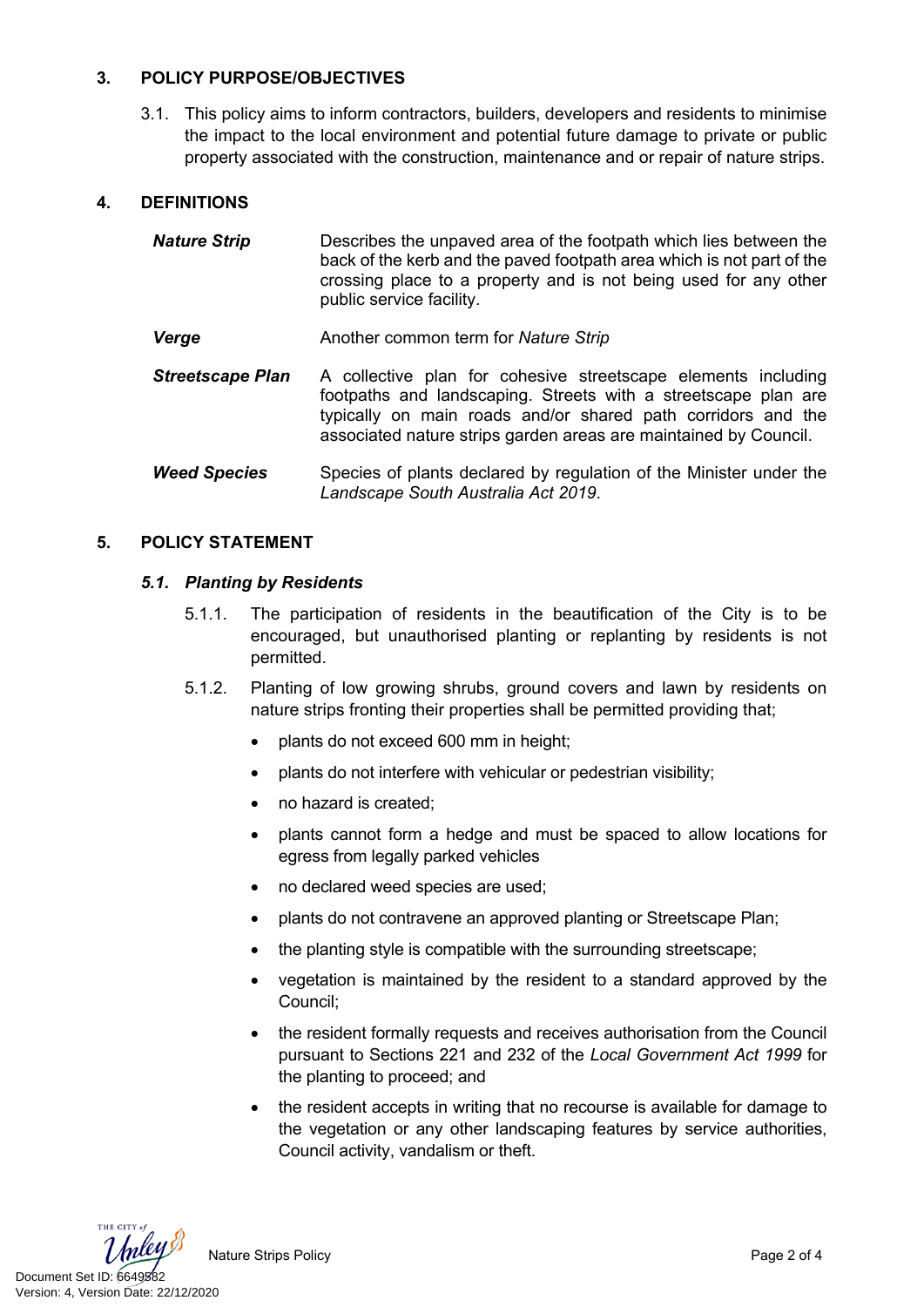# *5.2. Artificial Turf*

- 5.2.1. The installation of artificial lawn / synthetic turf or a fully impervious membrane (such as black plastic) is not permitted effective 14 December 2020. Existing installations may remain in place, subject to 5.2.2
- 5.2.2. Administration reserves the right to undertake any modifications or remove existing artificial lawn / synthetic turf or fully impervious membranes to facilitate any Council objectives or requirements at Council's discretion including non-Council works provided by utility and service providers.

# *5.3. General Conditions and Approval*

- 5.3.1. The Administration is authorised to approve the installation of nature strips based upon the following:
	- that the owner of the property adjacent to the nature strip agrees to meet the total cost of the development to be undertaken either by Council or others;
	- that the adjacent 'owner' undertakes to indemnify the Council against any claim for compensation or damages arising out of the development of the nature strip, except when the work is undertaken by Council, and for any negligence of the owner or his/her agents during the maintenance of the nature strip;
	- that the proposed plantings meet the criteria in section 5.1 and will not, in the opinion of the Administration, cause interference to or loss of view to pedestrians using the footway or motorists entering the street from private property or entering the street from an adjoining street intersection or junction;
	- that the adjacent owner undertakes to advise any purchaser of the property of the conditions associated with the maintenance of the nature strip.

# *5.4. Unkempt Nature Strips and Removal*

- 5.4.1. In the event that an adjacent owner fails to maintain the nature strip in front of his/her property to the satisfaction of the Administration, then the Administration is authorised to require the nature strip to be maintained in a satisfactory condition.
- 5.4.2. The adjacent owner is to be given fourteen days' notice detailing the requirements to satisfactorily maintain the nature strip.
- 5.4.3. If after the expiration of the notice the nature strip is not maintained to the satisfaction of the relevant officer, the Administration can authorise the removal of a nature strip by advising the owner of the adjacent property that he/she is required to remove the nature strip vegetation within fourteen days.
- 5.4.4. In the event that the adjacent owner does not comply with the notice to remove the nature strip within fourteen days the Administration may remove the nature strip and charge the adjacent owner the actual cost of the work involved with the removal.
- 5.4.5. If for any other reason the nature strip is required to be removed the Administration is authorised to remove the nature strip provided the fourteen days' notice has been given to the adjacent owner stating Council's intention to remove the nature strip. The cost of such removal shall be met by Council.